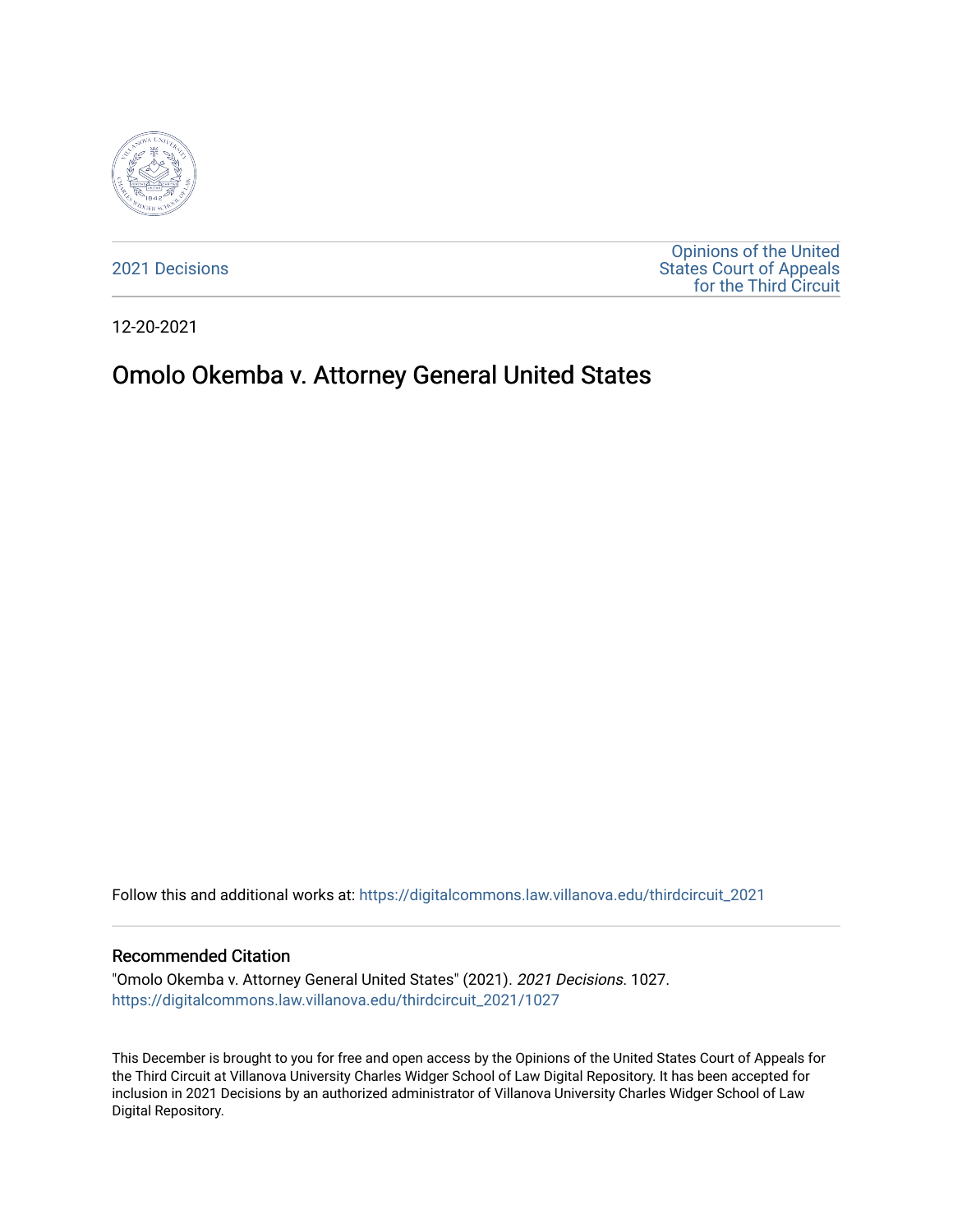### **NOT PRECEDENTIAL**

# UNITED STATES COURT OF APPEALS FOR THE THIRD CIRCUIT

\_\_\_\_\_\_\_\_\_\_\_\_\_

No. 20-3004 \_\_\_\_\_\_\_\_\_\_\_\_\_

# OMOLO NYAGUTI OKEMBA, Petitioner

v.

# ATTORNEY GENERAL OF THE UNITED STATES OF AMERICA \_\_\_\_\_\_\_\_\_\_\_\_\_\_\_

On Petition for Review of a Decision of the Board of Immigration Appeals (BIA- 1: A201-075-069) Immigration Judge: Annie S. Garcy

Submitted Under Third Circuit LAR 34.1(a) November 9, 2021

\_\_\_\_\_\_\_\_\_\_\_\_\_\_\_

Before: HARDIMAN, MATEY, and SCIRICA, *Circuit Judges.*

(Filed: December 20, 2021) \_\_\_\_\_\_\_\_\_\_\_\_\_\_\_

> OPINION \_\_\_\_\_\_\_\_\_\_\_\_\_\_\_

This disposition is not an opinion of the full Court and, under I.O.P. 5.7, does not constitute binding precedent.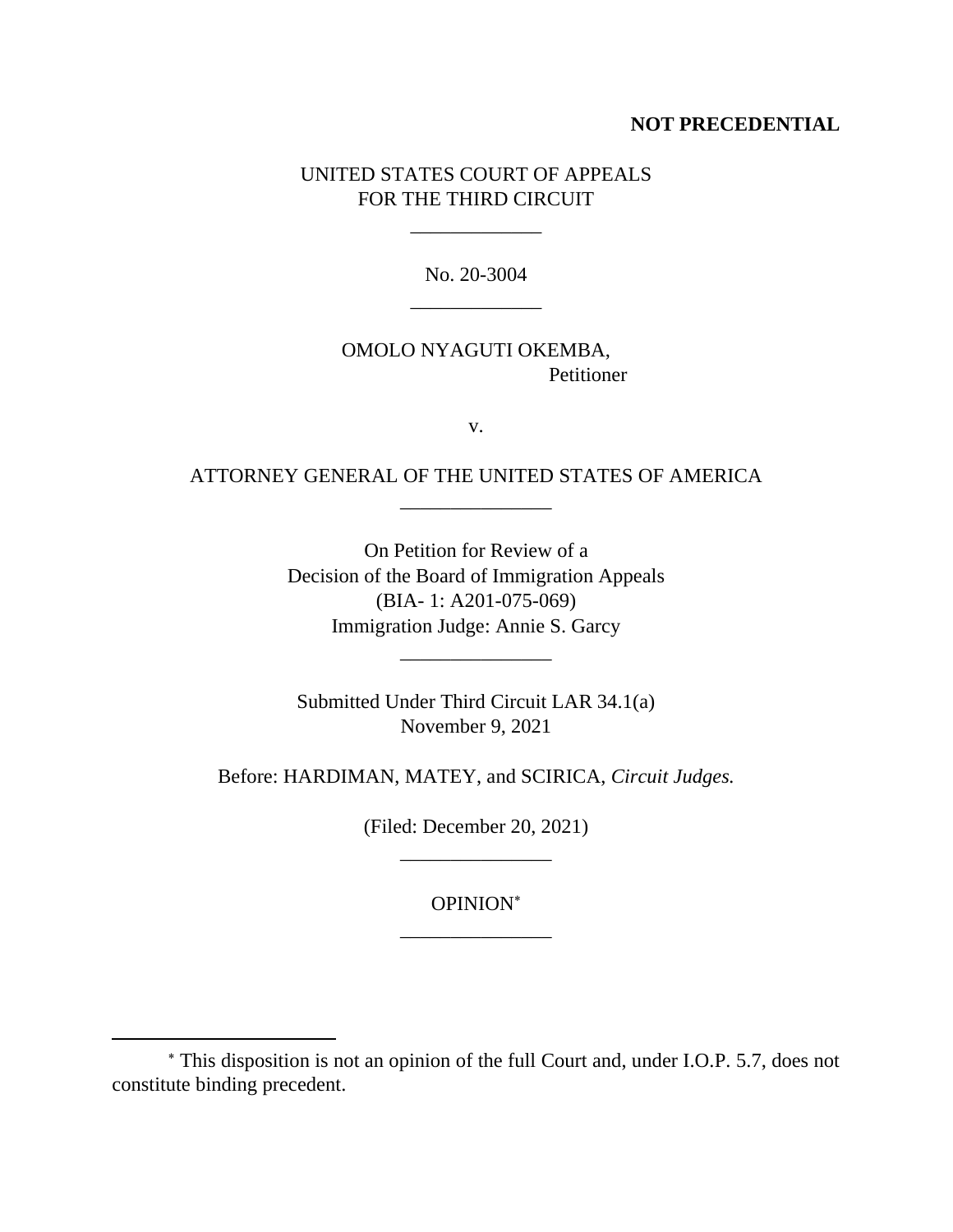#### MATEY, *Circuit Judge*.

Omolo Okemba overstayed his visa. Removal proceedings followed, and he accepted voluntary departure. Changing his mind, he sought to reopen his case, but his motion was denied as untimely, and the Board of Immigration Appeals ("BIA") dismissed his appeal. Because the BIA did not abuse its discretion, we will deny his petition for review.

#### **I. BACKGROUND**

Okemba, a native of Kenya, entered the United States in 2012. After overstaying his visa, he was placed into removal proceedings. During the process, he moved to New Jersey with his first wife, then to Pittsburgh after that marriage failed. While in Pittsburgh, he hired counsel to handle his removal case, explaining that he intended to re-marry when his divorce finalized. According to Okemba, counsel never asked questions that may have led to an asylum claim. A significant error, he maintains, as he fears returning to Kenya "because of his membership in a community self-help group called 'Future Rarieda Youth Group.'" (A.R. at 19–20.) But Okemba's counsel disputes that claim, and adds that Okemba was "unresponsive to multiple requests for information over a long period of time." (A.R. at 90.)

Okemba sought, and received, several continuances to finalize his divorce and remarry, at which time his new spouse would file an I-130. Following months without progress, the Immigration Judge ("IJ") decided that Okemba had to choose between voluntary departure and a removal order. After consulting counsel, Okemba chose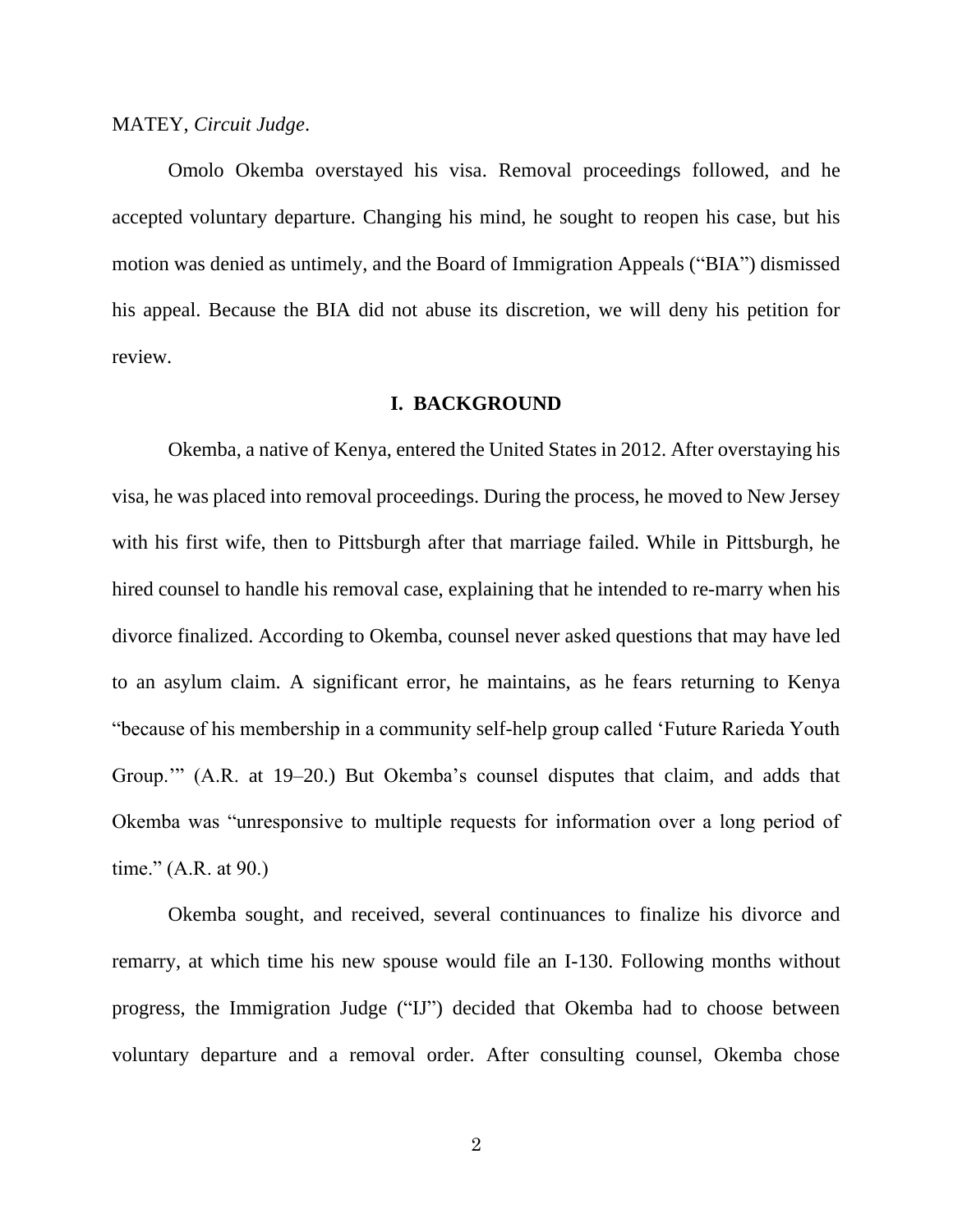voluntary departure. On August 29, 2019, the IJ ordered that Okemba be granted voluntary departure.

Okemba then hired a new attorney, moved to reopen his case, and applied for asylum. But he did not file his motion until December 11, 2019—two weeks after the motion's ninety-day statutory filing deadline had expired—despite retaining new counsel four weeks earlier, *see* 8 U.S.C. § 1229a(c)(7)(C)(i). The IJ denied the motion, finding that Okemba had not established an exception to the timeliness requirement, and the BIA dismissed on that basis. This timely petition followed.<sup>1</sup>

#### **II. DISCUSSION**

We review the denial of a motion to reopen removal proceedings for abuse of discretion. *Alzaarir v. Att'y Gen. of U.S.*, 639 F.3d 86, 89 (3d Cir. 2011) (per curiam); *Sevoian v. Ashcroft*, 290 F.3d 166, 170–71 (3d Cir. 2002). Findings of fact are reviewed for substantial evidence, *Sevoian*, 290 F.3d at 171, an "extraordinarily deferential" standard, *Romero v. Att'y Gen. of U.S.*, 972 F.3d 334, 342 (3d Cir. 2020) (quoting *Garcia v. Att'y Gen. of U.S.*, 665 F.3d 496, 502 (3d Cir. 2011), *as amended* (Jan. 13, 2012)). Okemba blames his late filing on ineffective assistance of counsel, a legal claim we review de novo. *Fadiga v. Att'y Gen. of U.S.*, 488 F.3d 142, 153 (3d Cir. 2007).

### **A.**

Congress established a ninety-day time limit to reopen a removal order. 8 U.S.C. § 1229a(c)(7)(C)(i). Movants seeking untimely reopening of proceedings bear the burden

<sup>&</sup>lt;sup>1</sup> The BIA had jurisdiction over the appeal from the IJ's decision under  $8$  C.F.R. § 1003.1(b)(3) and we have jurisdiction under 8 U.S.C. § 1252.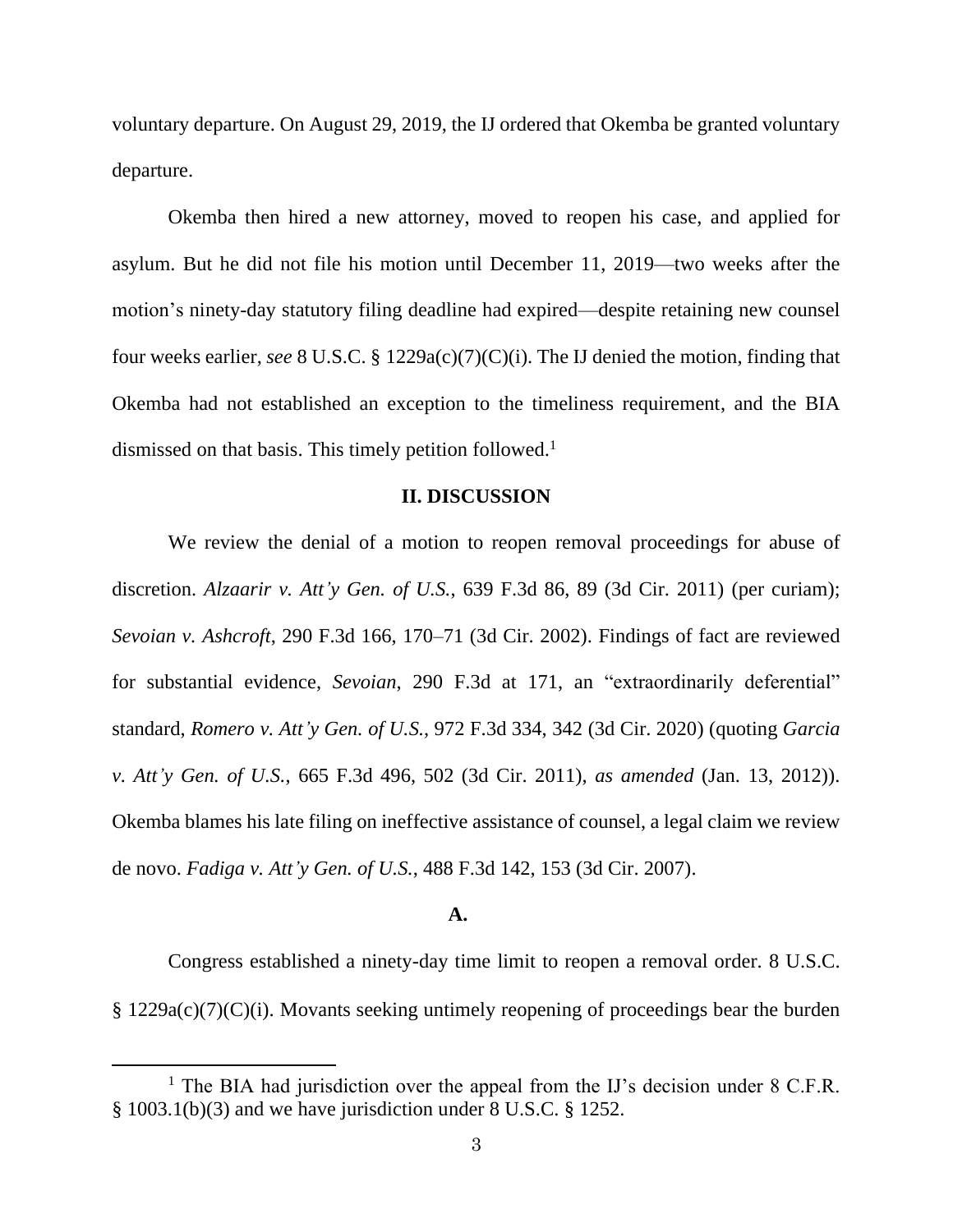of demonstrating eligibility for the requested relief. *Pllumi v. Att'y Gen. of U.S.*, 642 F.3d 155, 161 (3d Cir. 2011). Applicants for asylum or withholding of removal may move to reopen at any time—even after the ninety-day deadline—if their applications are based on "changed country conditions arising in the country of nationality or . . . to which removal has been ordered." 8 U.S.C. § 1229a(c)(7)(C)(ii) (noting that "changed country conditions" can form the basis of relief "if such evidence is material and was not available and would not have been discovered or presented at the previous proceeding"); *Pllumi*, 642 F.3d at 161. We have also held that the deadline for filing motions to reopen may be equitably tolled. *See Alzaarir*, 639 F.3d at 90. To toll the deadline for ineffective assistance of counsel, allegations must be "substantiated and accompanied by a showing of [petitioner's] due diligence." *Id.*

Okemba's motion to reopen was late. The IJ issued her final decision on August 29, 2019, so Okemba's motion was due ninety days later, November 27, 2019. But he filed on December 11, 2019. Okemba never claimed that his motion "f[ell] within any exception" to the ninety-day deadline or "should be considered timely for any other reason." (A.R. at 3.) Indeed, he never explained why he filed late. Accordingly, the BIA properly dismissed Okemba's motion.

We can only review claims raised before the BIA. *See* 8 U.S.C. § 1252(d)(1) (providing for judicial review of removal orders "only if" the applicant has "exhausted all administrative remedies"); *Kibinda v. Att'y Gen. of U.S.*, 477 F.3d 113, 120 n.8 (3d Cir. 2007) ("[Petitioner] did not make any such claim before the IJ or BIA and cannot raise that claim for the first time in a petition for review. This statutory [exhaustion] requirement [is]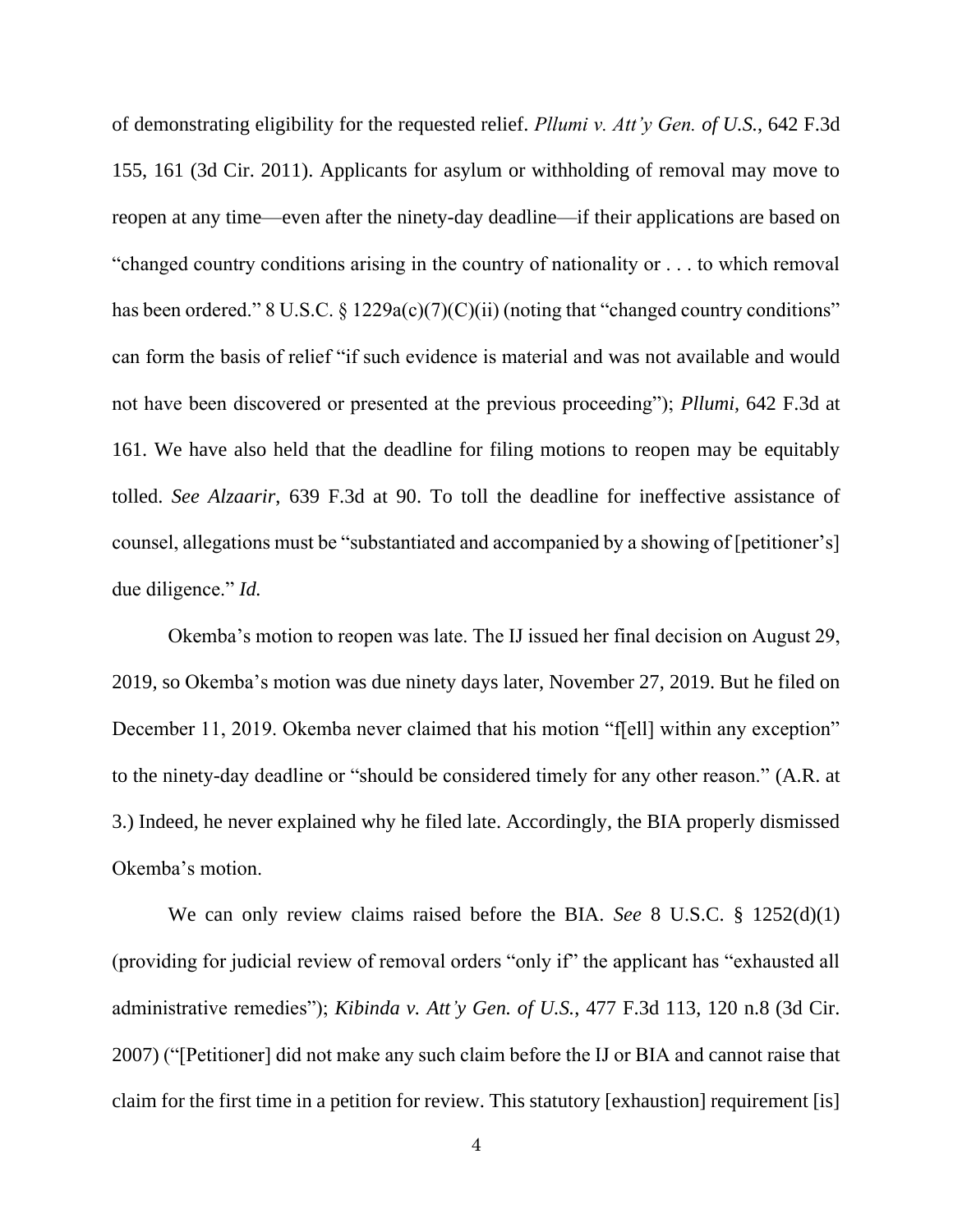intended to ensure that the BIA has had a full opportunity to consider a claim before it is submitted to a federal court."). Because Okemba never argued equitable tolling, due diligence, or changed circumstances in Kenya before the BIA to explain his untimely petition, we cannot review those issues. *See Lin v. Att'y Gen. of U.S.*, 543 F.3d 114, 121 (3d Cir. 2008) (requiring petitioners to "place the [BIA] on notice of a straightforward issue being raised on appeal").

#### **B.**

But even if Okemba had not waived his claim, it would have failed on the merits.

Ineffective assistance warranting a motion to reopen carries procedural and substantive requirements. The movant must first file an affidavit detailing the facts alleged to show ineffective assistance and must allow counsel to respond. *Fadiga*, 488 F.3d at 155; *see Matter of Lozada*, 19 I. & N. Dec. 637, 639 (BIA 1988)*.* Okemba satisfied this initial step. So we move to the second step and consider whether Okemba has actually established both ineffective assistance and prejudice. *Fadiga*, 488 F.3d at 157. He has not.

Okemba faults counsel's failure to explain all the consequences of voluntary departure. For example, he alleges he did not know that voluntary departure would prevent an asylum application. And he claims his attorney told him that there was nothing to be done after the voluntary departure order, ignoring the possibility of a motion to reopen.<sup>2</sup> But we agree with the IJ that Okemba falls short of the necessary showing. The IJ pointed

<sup>&</sup>lt;sup>2</sup> We note that advising Okemba to move to reopen with no change in country condition or family status ran the risk of cancelling his voluntary departure. *See* 8 C.F.R. § 1240.26(d), (i); *see also Dada v. Mukasey*, 554 U.S. 1, 21 (2008). That could well explain counsel's strategy.